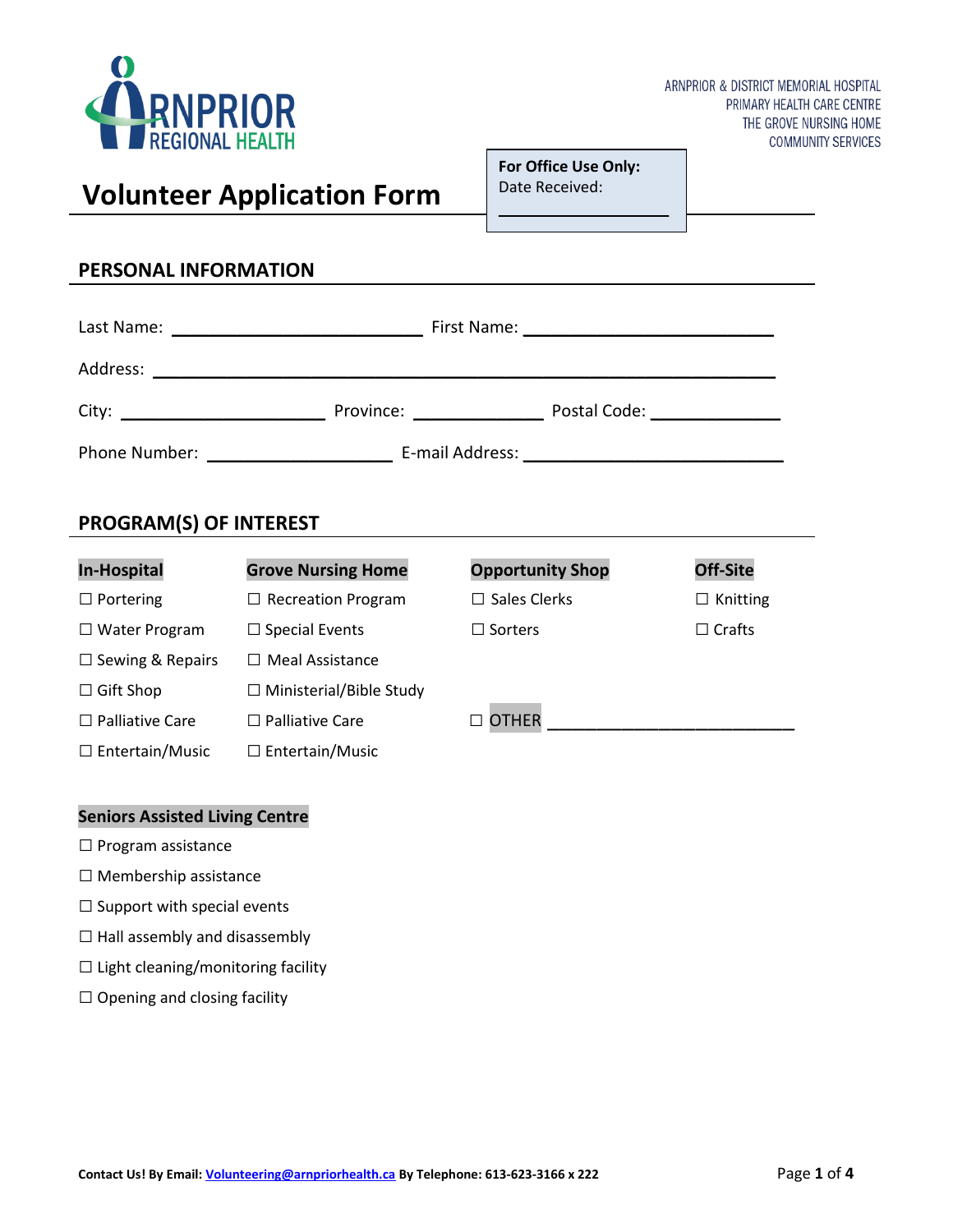

# **WORK/EDUCATION HISTORY**

Education History:

Work History:

Special Skills/ Certificates/ Interests:

## **VOLUNTEER EXPERIENCE**

| Start Date: | End Date: | Position Held: |
|-------------|-----------|----------------|
| Start Date: | End Date: | Position Held: |
| Start Date: | End Date: | Position Held: |
| Start Date: | End Date: | Position Held: |

 $\mathcal{L}_\text{max}$  and  $\mathcal{L}_\text{max}$  and  $\mathcal{L}_\text{max}$  and  $\mathcal{L}_\text{max}$  and  $\mathcal{L}_\text{max}$  and  $\mathcal{L}_\text{max}$ 

 $\mathcal{L}_\text{max}$  and  $\mathcal{L}_\text{max}$  and  $\mathcal{L}_\text{max}$  and  $\mathcal{L}_\text{max}$  and  $\mathcal{L}_\text{max}$  and  $\mathcal{L}_\text{max}$ 

 $\mathcal{L} = \{ \mathcal{L} = \{ \mathcal{L} = \{ \mathcal{L} = \mathcal{L} \} \mid \mathcal{L} = \{ \mathcal{L} = \{ \mathcal{L} = \mathcal{L} \} \mid \mathcal{L} = \{ \mathcal{L} = \{ \mathcal{L} = \mathcal{L} = \mathcal{L} \} \mid \mathcal{L} = \{ \mathcal{L} = \{ \mathcal{L} = \mathcal{L} = \mathcal{L} = \mathcal{L} \} \mid \mathcal{L} = \{ \mathcal{L} = \{ \mathcal{L} = \mathcal{L} = \mathcal{L} = \mathcal{L} \} \mid \$ 

 $\mathcal{L}_\text{max}$  , and the contract of the contract of the contract of the contract of the contract of the contract of

 $\mathcal{L}_\text{max}$  and  $\mathcal{L}_\text{max}$  and  $\mathcal{L}_\text{max}$  and  $\mathcal{L}_\text{max}$  and  $\mathcal{L}_\text{max}$  and  $\mathcal{L}_\text{max}$ 

 $\mathcal{L}_\text{max}$  and  $\mathcal{L}_\text{max}$  and  $\mathcal{L}_\text{max}$  and  $\mathcal{L}_\text{max}$  and  $\mathcal{L}_\text{max}$  and  $\mathcal{L}_\text{max}$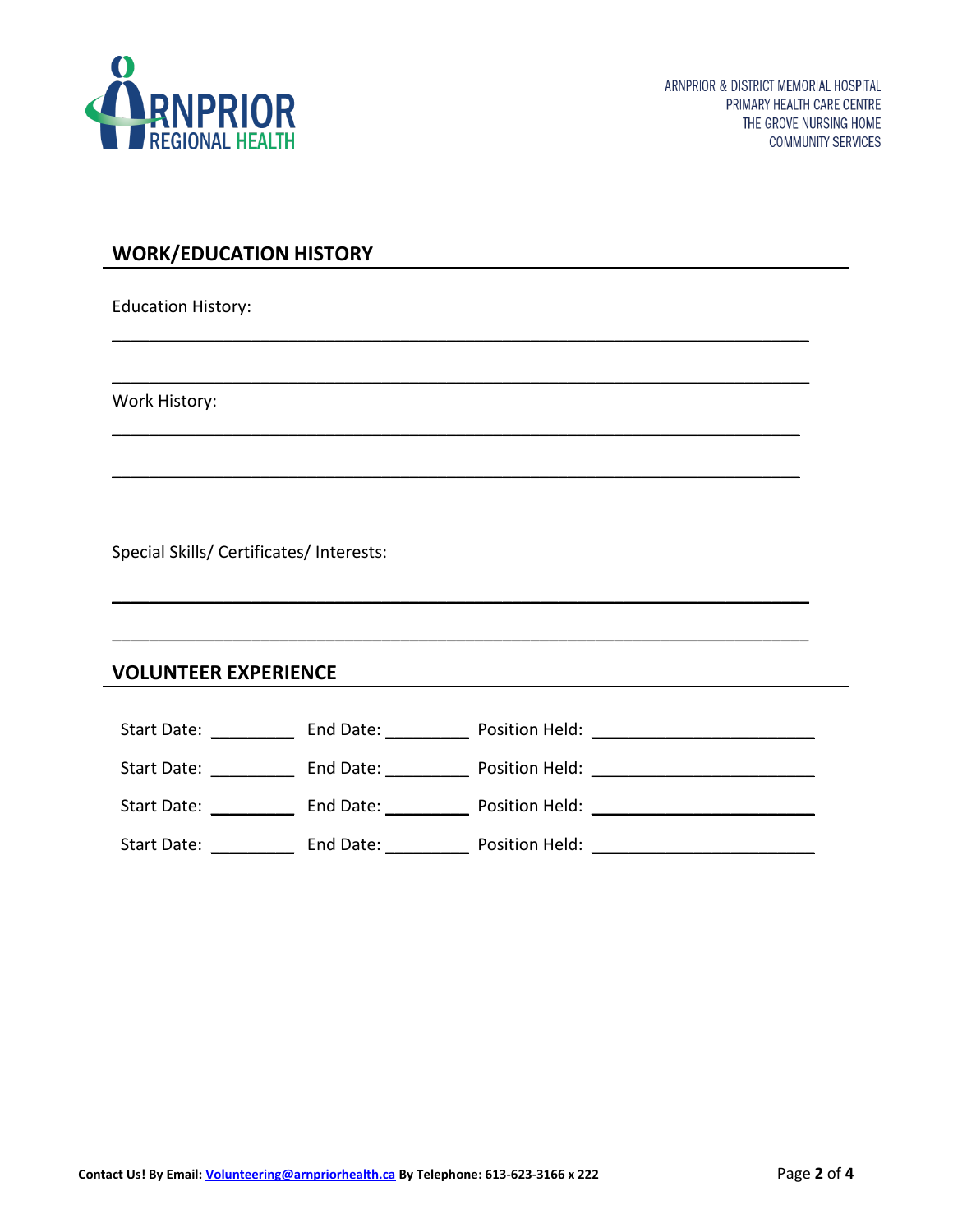# **Please indicate times (with an "x") that you would be available to volunteer\*:**

|           | Sun | Mon | <b>Tues</b> | Wed | <b>Thurs</b> | Fri | Sat |
|-----------|-----|-----|-------------|-----|--------------|-----|-----|
| Morning   |     |     |             |     |              |     |     |
| Afternoon |     |     |             |     |              |     |     |
| Evening   |     |     |             |     |              |     |     |

**\*This will just give us a general idea of your availability and this is subject to change at any time at your discretion. The Hospital understands that volunteers have personal commitments (i.e., appointments, travel plans) and as such, there are no set "minimum hours" required as long as the volunteer meets 24 hours each fiscal year. The hours/dates/times that you contribute are decided entirely by you, whether it's once per week, once per month or if you're only available certain seasons.**

## **REFERENCES** PLEASE PROVIDE TWO WRITTEN REFERENCES.

THE "WRITTEN REFERENCE CHECK FORM" IS INCLUDED IN YOUR VOLUNTEER PACKAGE.

# **EMERGENCY NOTIFICATION**

Name: \_\_\_\_\_\_\_\_\_\_\_\_\_\_\_\_\_\_\_\_\_\_\_\_\_\_\_\_\_\_\_\_ Relationship: \_\_\_\_\_\_\_\_\_\_\_\_\_\_\_\_\_\_\_\_\_\_\_\_\_

Home Phone: \_\_\_\_\_\_\_\_\_\_\_\_\_\_\_\_\_\_\_\_\_\_\_ Business Phone: \_\_\_\_\_\_\_\_\_\_\_\_\_\_\_\_\_\_\_\_\_\_\_\_\_\_\_\_<br>Cell Phone: \_\_\_\_\_\_\_\_\_\_\_\_\_\_\_\_\_\_\_\_\_\_ Business Phone: \_\_\_\_\_\_\_\_\_\_\_\_\_\_\_\_\_\_\_\_\_\_\_\_\_\_\_\_\_

#### **Other Requirements/Information**

 $\Box$  Current Vulnerable Sector Screening Certificate Required (for all volunteers, dated no less than 6 months from your start date with ARH)

 $\square$  Immunizations Required (for all Hospital, Grove & SALC volunteers):

- $\checkmark$  Hepatitis B
- ✓ Measles/Mumps/Rubella
- ✓ Tetanus/Diptheria/Pertussis
- ✓ Varicella
- ✓ 2-step TB Skin Test

#### **No records available? We can arrange for blood work to determine your immunity levels!**

□ Mandatory Orientation (for all Hospital, Grove & SALC volunteers) *This is offered once per month, and is always held on a Monday from 8am-12pm at the Hospital. Please email/call to sign up for an upcoming session.*